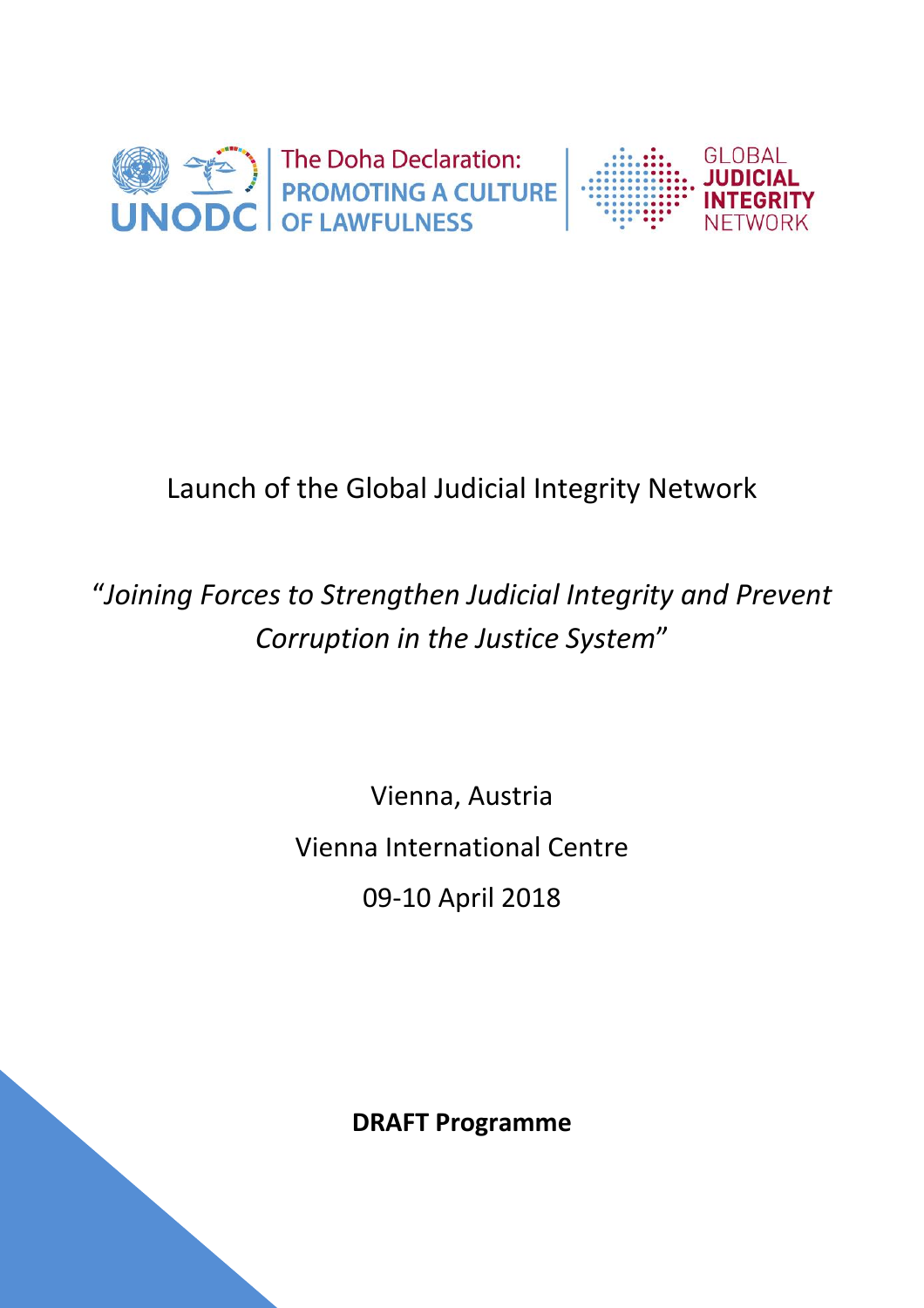

#### **Introduction**

Article 11 of the United Nations Convention against Corruption (UNCAC) emphasizes the crucial role of the judiciary in combating corruption and recognizes that in order to play this role effectively, the judiciary itself must be free of corruption and its members must act with integrity. Accordingly, it requires each State Party to (a) take measures to strengthen integrity among members of the judiciary, and (b) take measures to prevent opportunities for corruption among members of the judiciary.

The term "integrity" in article 11, in its application to members of the judiciary, may be defined as a holistic concept that refers to the ability of the judicial system or an individual member of the judiciary to resist corruption, while fully respecting the core values of independence, impartiality, personal integrity, propriety, equality, competence and diligence. These values are identified in the *Bangalore Principles of Judicial Conduct*, and elaborated comprehensively in the *Commentary on the Bangalore Principles of Judicial Conduct*.

In 2016, the United Nations Office on Drugs and Crime (UNODC) launched a global project to provide sustained support and delivery of technical assistance to Member States in specific areas covered by the Doha Declaration, adopted at the United Nations Congress on Crime Prevention and Criminal Justices in 2015, including strengthening judicial integrity and the prevention of corruption in the justice system. In particular, the Doha Declaration reaffirmed the commitment of States to "make every effort to prevent and counter corruption, and to implement measures aimed at enhancing transparency in public administration and promoting the integrity and accountability of our criminal justice systems, in accordance with the United Nations Convention against Corruption."

The implementation of the Doha Declaration will be an important enabler for the achievement of the Sustainable Development Goals and Agenda 2030, particularly for Goal 16 to "promote peaceful and inclusive societies for sustainable development, provide access to justice for all and build effective, accountable and inclusive institutions at all levels." Relevant targets under Goal 16 include 16.3 (Promote the rule of law at the national and international levels and ensure equal access to justice for all), 16.5 (Substantially reduce corruption and bribery in all their forms) and 16.6 (Develop effective, accountable and transparent institutions at all levels).

UNODC, as guardian of the Convention, serves as Secretariat to the Conference of the States Parties to UNCAC. In this role, UNODC services the Implementation Review Mechanism for the Convention. The Second Cycle of the Review Mechanism, launched in 2016, addresses the implementation of Chapter II of the Convention, which includes article 11. The Global Judicial Integrity Network, described further below, will provide a platform for accessing relevant resources, good practices and other materials that will assist in the successful participation in, and follow-up to, the review process.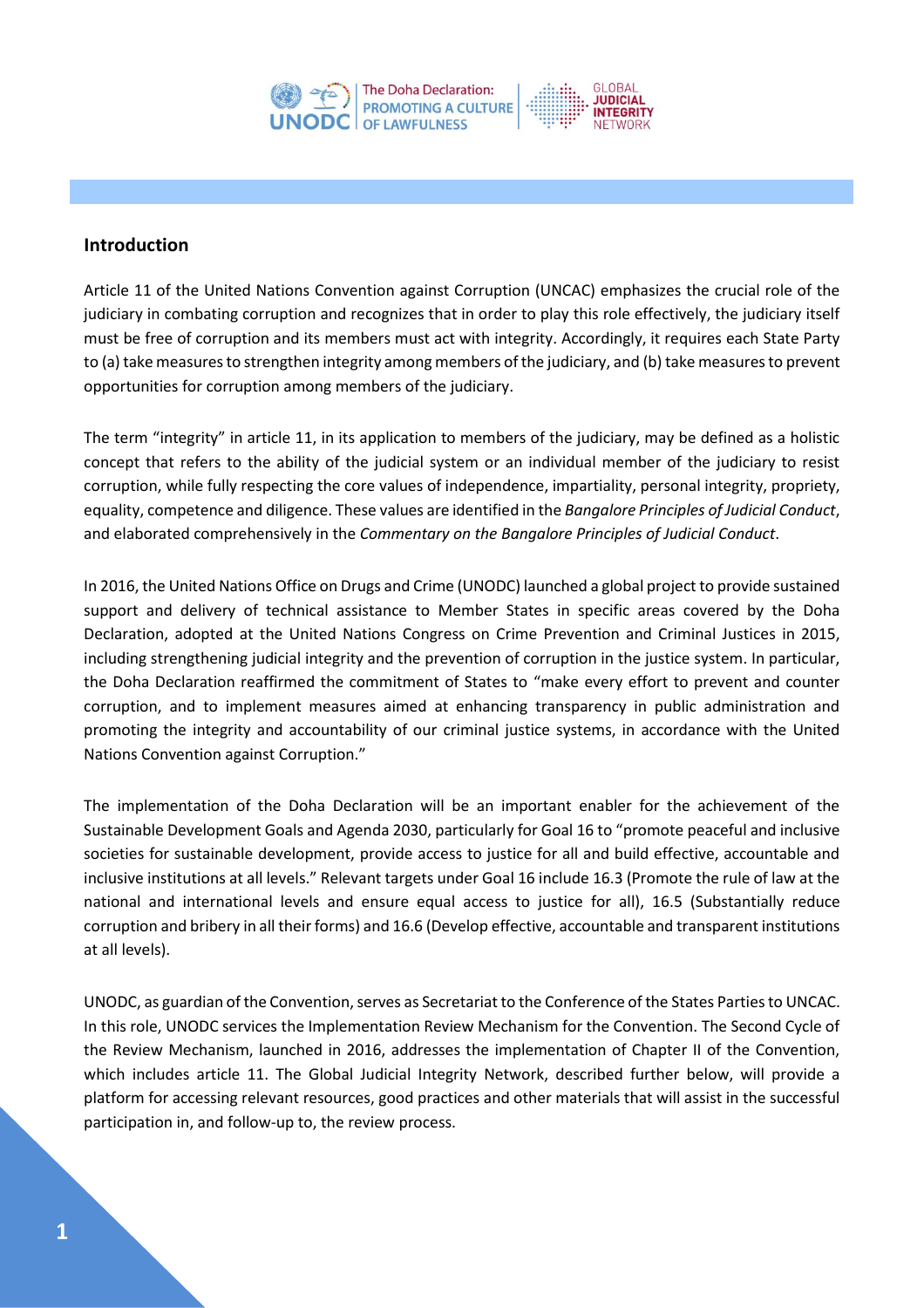

#### **The Global Judicial Integrity Network**

The Global Judicial Integrity Network is a platform to provide assistance to judiciaries in strengthening judicial integrity and preventing corruption in the justice system. The Network will promote peer learning and support activities among judges; facilitate access to relevant tools and resources on various issues relating to judicial integrity; and support the further development and effective implementation of principles of judicial conduct and the prevention of corruption within the justice system. Through the Network, global guidance and technical materials on judicial integrity and anti-corruption will be developed and strengthened, and technical assistance will be provided to support judiciaries in the development and implementation of strategies, measures and systems to strengthen integrity and accountability in the justice system. The core objectives of the Network will be:

(i) to promote networking opportunities for judges and other justice sector stakeholders, with a view to advance the exchange of knowledge and mutual support in strengthening judicial integrity and preventing corruption in the justice system;

(ii) to facilitate the access of judges and other justice sector stakeholders to existing guidance materials, tools and similar resources on judicial integrity, including through the establishment of a database of relevant resources;

(iii) to assist in the identification of gaps in international standards and technical resources on judicial integrity and to support the development of new tools and technical resources to address such gaps;

(iv) to facilitate the identification of technical assistance needs and the provision of required technical assistance, including through facilitating peer-to-peer support and learning opportunities.

In preparation for the Launch of the Global Judicial Integrity Network, UNODC consulted with close to 4000 judges from across the globe, including through:

- Seven regional preparatory meetings held between 2016 and 2017 in Jordan, Tunisia, Thailand, Panama, Vienna, Burkina Faso and Namibia;
- The attendance of the meetings of, inter alia, the International Association of Judges and its regional groupings, the Commonwealth Magistrates' and Judges' Association, the Latin American Federation of Judges, the Inter-American Court of Human Rights, the CEELi Institute Central and Easter European Judicial Exchange Network, the Judicial Integrity Group, the Caribbean Association of Judicial Officers, the Pacific Chief Justices' Forum, LAWASIA, the International Organisation for Judicial Training, the European Network of Councils of the Judiciary, and the Commonwealth Judicial Education Institute;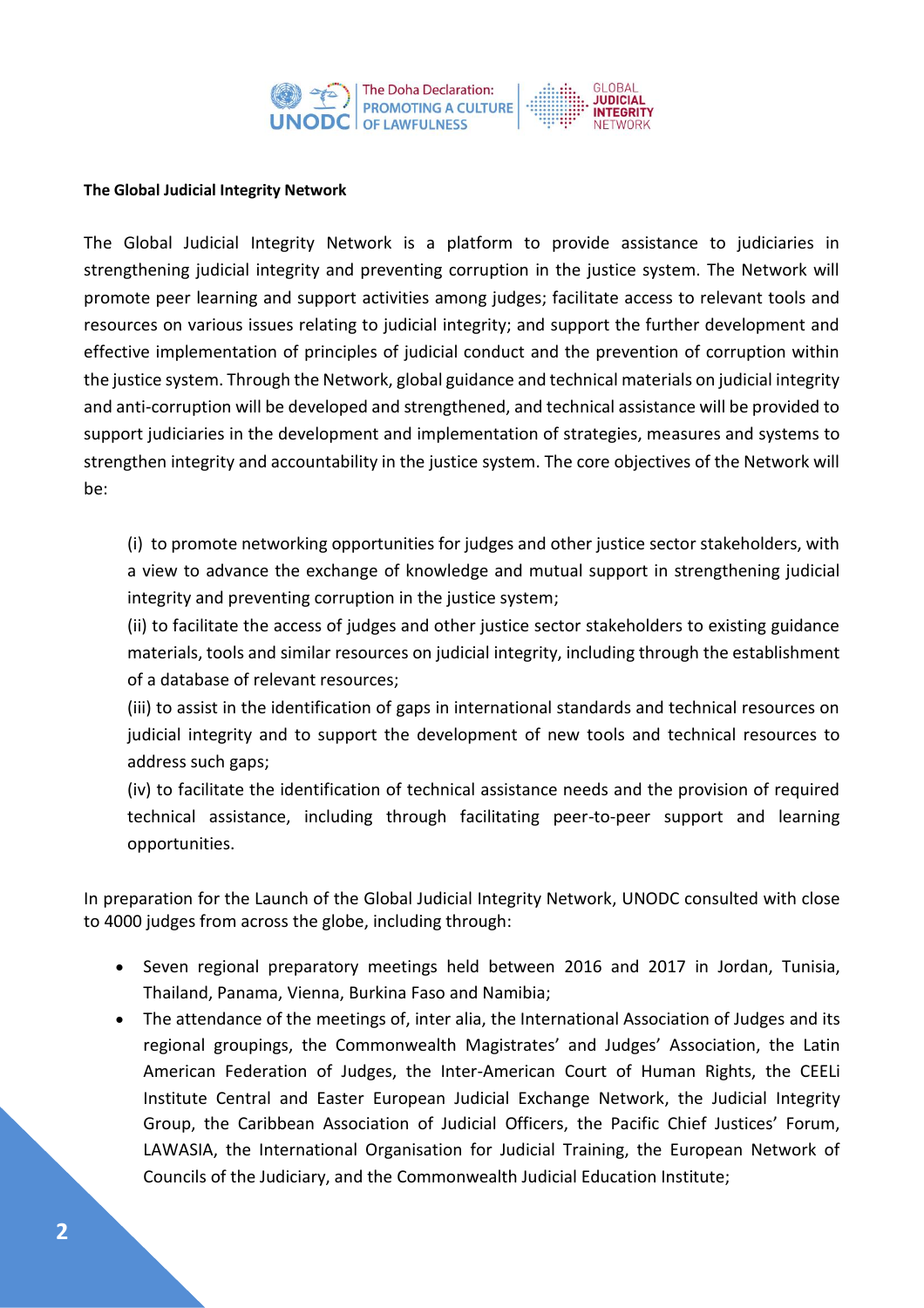

 The dissemination of an online survey in Arabic, English, French, Portuguese, Russian and Spanish to more than 1000 judges and justice sector stakeholders.

These consultations helped UNODC to learn more about the efforts made by judiciaries to strengthen judicial integrity in line with article 11 of the United Nations Convention against Corruption, and to identify good practices as well as any remaining challenges. As such, they provided the basis for conceptualizing the Global Judicial Integrity Network with a view to meeting the needs and expectations of judges worldwide.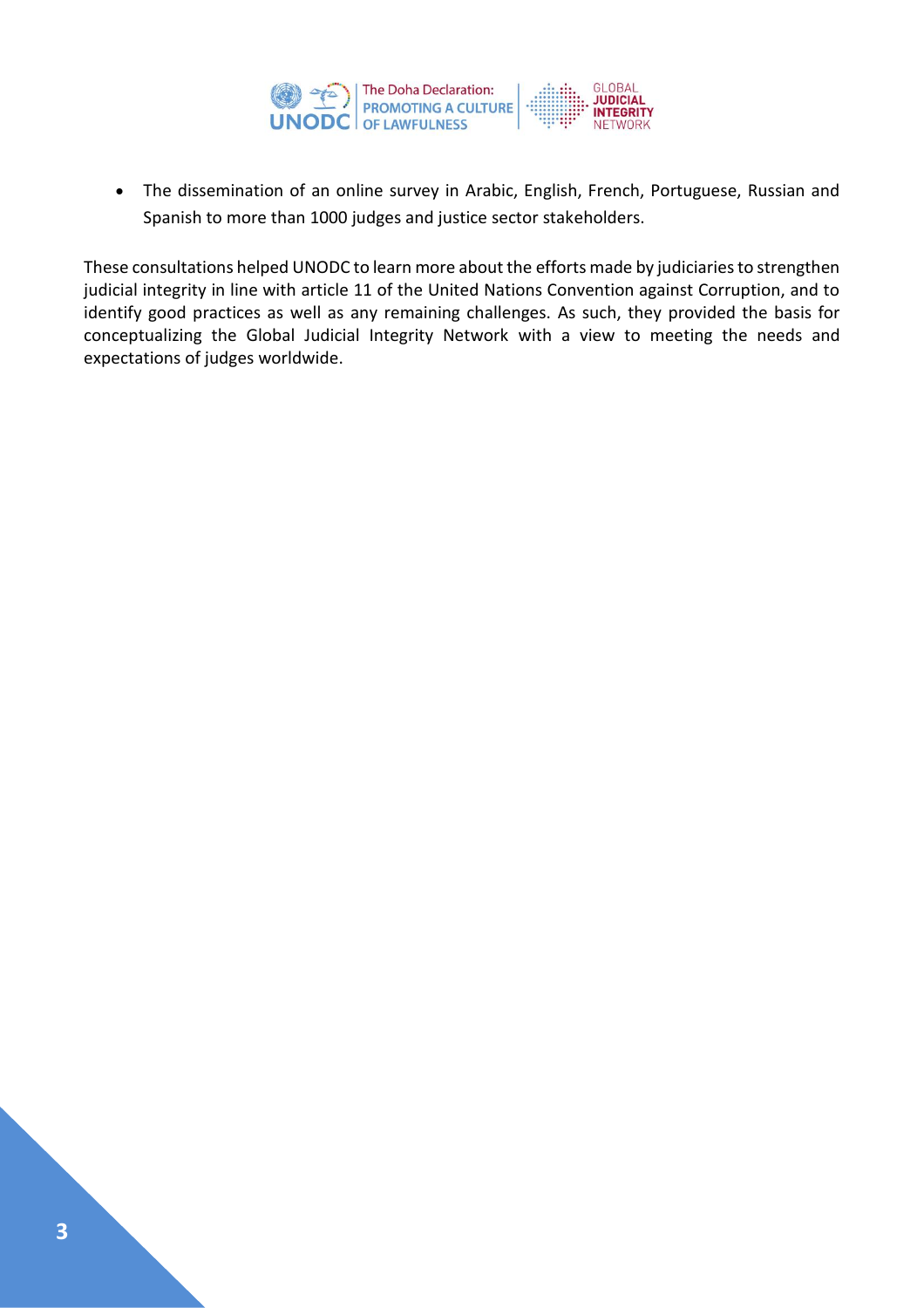

### **Agenda**

|                 | Day One - 09 April 2018                                                                                                                                                                                                                                                                                                                                                                                                                                                                                                                                                                                                                                                         |
|-----------------|---------------------------------------------------------------------------------------------------------------------------------------------------------------------------------------------------------------------------------------------------------------------------------------------------------------------------------------------------------------------------------------------------------------------------------------------------------------------------------------------------------------------------------------------------------------------------------------------------------------------------------------------------------------------------------|
| $08.00 - 09.30$ | <b>Registration</b>                                                                                                                                                                                                                                                                                                                                                                                                                                                                                                                                                                                                                                                             |
|                 |                                                                                                                                                                                                                                                                                                                                                                                                                                                                                                                                                                                                                                                                                 |
| $09.30 - 10.30$ | Opening Session - Welcome remarks by:<br><b>UNODC</b><br>$\bullet$<br>Chief Justices from select jurisdictions<br>$\bullet$                                                                                                                                                                                                                                                                                                                                                                                                                                                                                                                                                     |
|                 |                                                                                                                                                                                                                                                                                                                                                                                                                                                                                                                                                                                                                                                                                 |
| $10.30 - 11.00$ | <b>Coffee Break</b><br><b>Press Conference (tbc)</b>                                                                                                                                                                                                                                                                                                                                                                                                                                                                                                                                                                                                                            |
|                 |                                                                                                                                                                                                                                                                                                                                                                                                                                                                                                                                                                                                                                                                                 |
| $11.00 - 12.30$ | High-level Plenary Session - Challenges and Good Practices in Promoting Judicial<br>Integrity and Preventing Corruption in the Justice System - The Role of the Global<br><b>Judicial Integrity Network</b><br><b>Moderator: UNODC</b><br>$\bullet$<br>UNODC - The Global Judicial Integrity Network - What to Expect, Objectives, Tools<br>$\bullet$<br>and Services<br>Member of Judicial Integrity Group - The Bangalore Principles of Judicial Conduct<br>$\bullet$<br>UN Special Rapporteur on the Independence of Judges and Lawyers - Corruption as a<br>$\bullet$<br>Threat to Judicial Independence and the Delivery of Justice<br><b>Open discussion</b><br>$\bullet$ |
|                 |                                                                                                                                                                                                                                                                                                                                                                                                                                                                                                                                                                                                                                                                                 |
| $12.30 - 14.00$ | Lunch                                                                                                                                                                                                                                                                                                                                                                                                                                                                                                                                                                                                                                                                           |
| $14.00 - 15.30$ | <b>Thematic Breakout Sessions I</b><br>Thematic breakout sessions will be organized by UNODC and other stakeholders to address<br>priority issues identified in the outreach to establish the Network. The sessions will provide<br>an opportunity for participants to present the experiences of their jurisdictions and<br>institutions in three thematic work streams. At the end of each sessions, organizers will<br>collect the recommendations emerging from discussions as inputs for the future work of the<br>Global Judicial Integrity Network.                                                                                                                      |
|                 | Thematic Work Stream I:<br>Thematic Work Stream II:<br>Thematic Work Stream III:<br>Strengthening<br>Judicial<br>Assessing and Monitoring<br>Preventing Corruption in the<br>Integrity & Accountability -<br>Integrity - covering topics<br>Justice System - covering<br>such as judicial performance<br>covering topics such as<br>topics such as income and<br>of<br>codes<br>evaluations;<br>conduct;<br>court<br>asset disclosure systems;<br>disciplinary and<br>inspections, justice sector<br>criminal<br>conflicts<br>of<br>interest;<br>proceeding; judicial ethics<br>integrity and corruption risk                                                                   |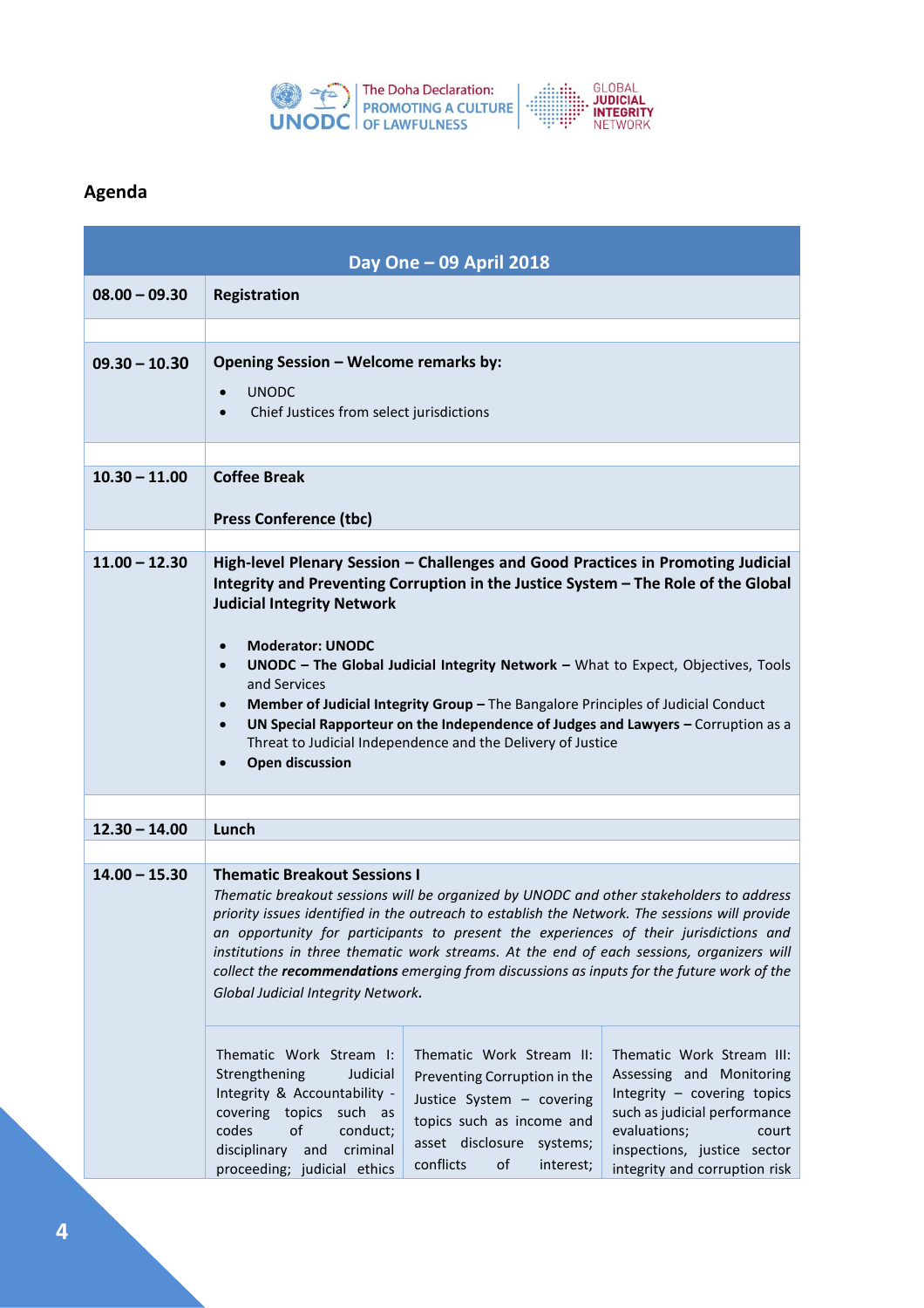

|                 | and<br>training; and the use of<br>selection, vetting<br>assessments; and using data<br>for evidence based reforms.<br>social media by judges.<br>appointments; whistle-<br>blower protection;<br>and<br>transparency of<br>court<br>proceedings. |  |
|-----------------|---------------------------------------------------------------------------------------------------------------------------------------------------------------------------------------------------------------------------------------------------|--|
|                 |                                                                                                                                                                                                                                                   |  |
|                 |                                                                                                                                                                                                                                                   |  |
| $15.30 - 16.00$ | <b>Coffee Break</b>                                                                                                                                                                                                                               |  |
|                 |                                                                                                                                                                                                                                                   |  |
| $16.00 - 17.30$ | <b>Thematic Breakout Sessions II</b>                                                                                                                                                                                                              |  |
|                 | Thematic Work Stream I<br>Thematic Work Stream II<br>Thematic Work Stream III<br>(cont.)<br>(cont.)<br>(cont.)                                                                                                                                    |  |
|                 |                                                                                                                                                                                                                                                   |  |
|                 |                                                                                                                                                                                                                                                   |  |
| $19.00 - 21.00$ | <b>Social Event</b><br>Reception hosted by the Supreme Court of Austria - at the Vienna Palace of Justice:<br>http://www.ogh.gv.at/en/the-palace-of-justice                                                                                       |  |

|                 | Day Two - 10 April 2018                                                                                                                                                                                                                                                                                                                        |  |  |  |
|-----------------|------------------------------------------------------------------------------------------------------------------------------------------------------------------------------------------------------------------------------------------------------------------------------------------------------------------------------------------------|--|--|--|
| $09.30 - 11.00$ | <b>Thematic Breakout Sessions III</b>                                                                                                                                                                                                                                                                                                          |  |  |  |
|                 | Thematic Work Stream L<br>Thematic Work Stream II<br>Thematic Work Stream III<br>(cont.)<br>(cont.)<br>(cont.)                                                                                                                                                                                                                                 |  |  |  |
|                 |                                                                                                                                                                                                                                                                                                                                                |  |  |  |
|                 |                                                                                                                                                                                                                                                                                                                                                |  |  |  |
| $11.00 - 11.30$ | <b>Coffee Break</b>                                                                                                                                                                                                                                                                                                                            |  |  |  |
|                 |                                                                                                                                                                                                                                                                                                                                                |  |  |  |
| $11.30 - 13.00$ | <b>Thematic Breakout Sessions IV</b>                                                                                                                                                                                                                                                                                                           |  |  |  |
|                 | Thematic Work Stream II<br>Thematic Work Stream L<br>Thematic Work Stream III<br>(cont.)<br>(cont.)<br>(cont.)                                                                                                                                                                                                                                 |  |  |  |
|                 |                                                                                                                                                                                                                                                                                                                                                |  |  |  |
|                 |                                                                                                                                                                                                                                                                                                                                                |  |  |  |
| $13.00 - 14.30$ | Lunch                                                                                                                                                                                                                                                                                                                                          |  |  |  |
|                 |                                                                                                                                                                                                                                                                                                                                                |  |  |  |
| $14.30 - 16.00$ | Plenary Session – Working Together for Judicial Integrity<br>This session will explore some of the recommendations from the thematic breakout sessions<br>and how judges, judiciaries, judicial associations and other actors can work together to<br>promote and strengthen judicial integrity through the Global Judicial Integrity Network. |  |  |  |